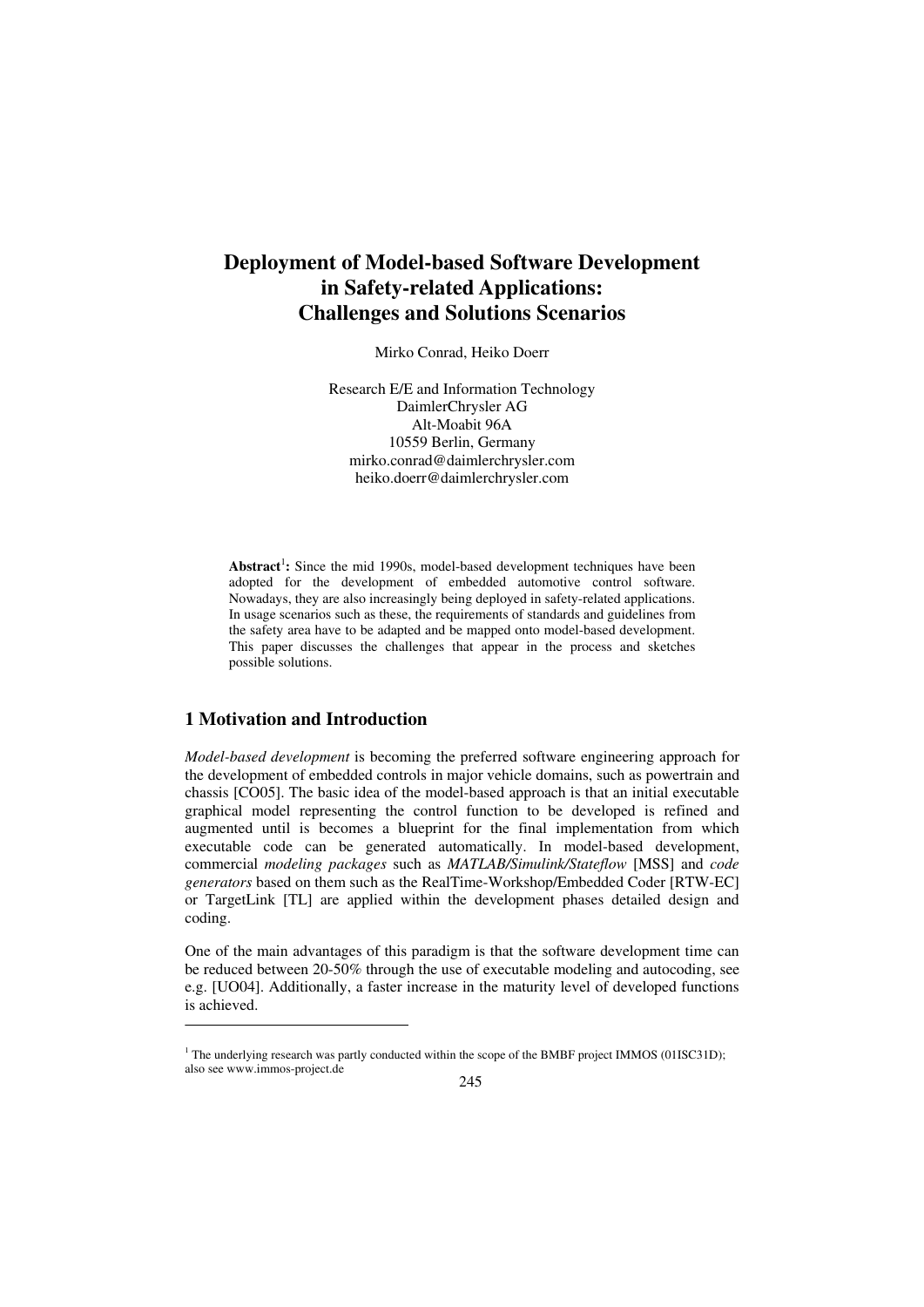These advantages are to be extended to the area of safety-related applications in the future. In such application contexts, additional requirements of safety standards and guidelines have to be adapted. They also have to be mapped onto the model-based development because they mostly date back to before model-based development was introduced.

Building on [DC05] and [CD06], this paper discusses challenges occurring in the process and offers possible solutions based on tangible project experience. Section 2 as a starting point summarizes relevant standards and guidelines. Section 3 describes some of the existing challenges and outlines possible solutions, giving guidance to upcoming research activities. Section 4 concludes the paper.

# **2 Norms, Standards and Guidelines**

The norms, standards, and guidelines listed below can serve as sources of information for the deployment of model-based development techniques in safety-related applications.

ISO TR 15497:2000 Road vehicles - Development guidelines for vehicle-based software: The *Development guidelines for vehicle based software* were compiled by  $MISRA<sup>2</sup>$  in the mid-1990s and then transferred to an ISO technical report. They constitute one of the first attempts at standardization in the automotive domain in regards to software development. A revision and an update are under consideration for the time following the completion of work on ISO 26262.

MISRA-C:2004 Guidelines for the use of the C language in critical systems: The *Guidelines for the use of the C language in critical systems*, also compiled by MISRA, describe a subset of the programming language C, which is applicable for the use in safety-critical applications.

SAE J2636 Recommended Practice - C Coding Practice (DRAFT): The SAE<sup>3</sup> Embedded Software Task Force currently collects common automotive *C Coding Practices*. The proposals were developed in order to share lessons learned and best practices for the development of automotive embedded software. They aim to increase the implementation of robust and reliable software and take into account the workshare between automotive OEMs and their suppliers.

IEC 61508:1998 Functional safety of electrical/electronic/programmable electronic safety-related systems: *IEC 61508* is a generic, application-independent standard for electrical/electronic/ programmable electronic safety-related systems (E/E/PES) that is supposed to ease the development of sector-specific norms for E/E/PES. It is applied transitionally in the development of E/E/PES in those areas for which a domain-specific norm does not vet exist. IEC 61508-3 is concerned with the requirements for software

-

<sup>&</sup>lt;sup>2</sup> The Motor Industry Software Reliability Association

 $3$  Society of Automotive Engineers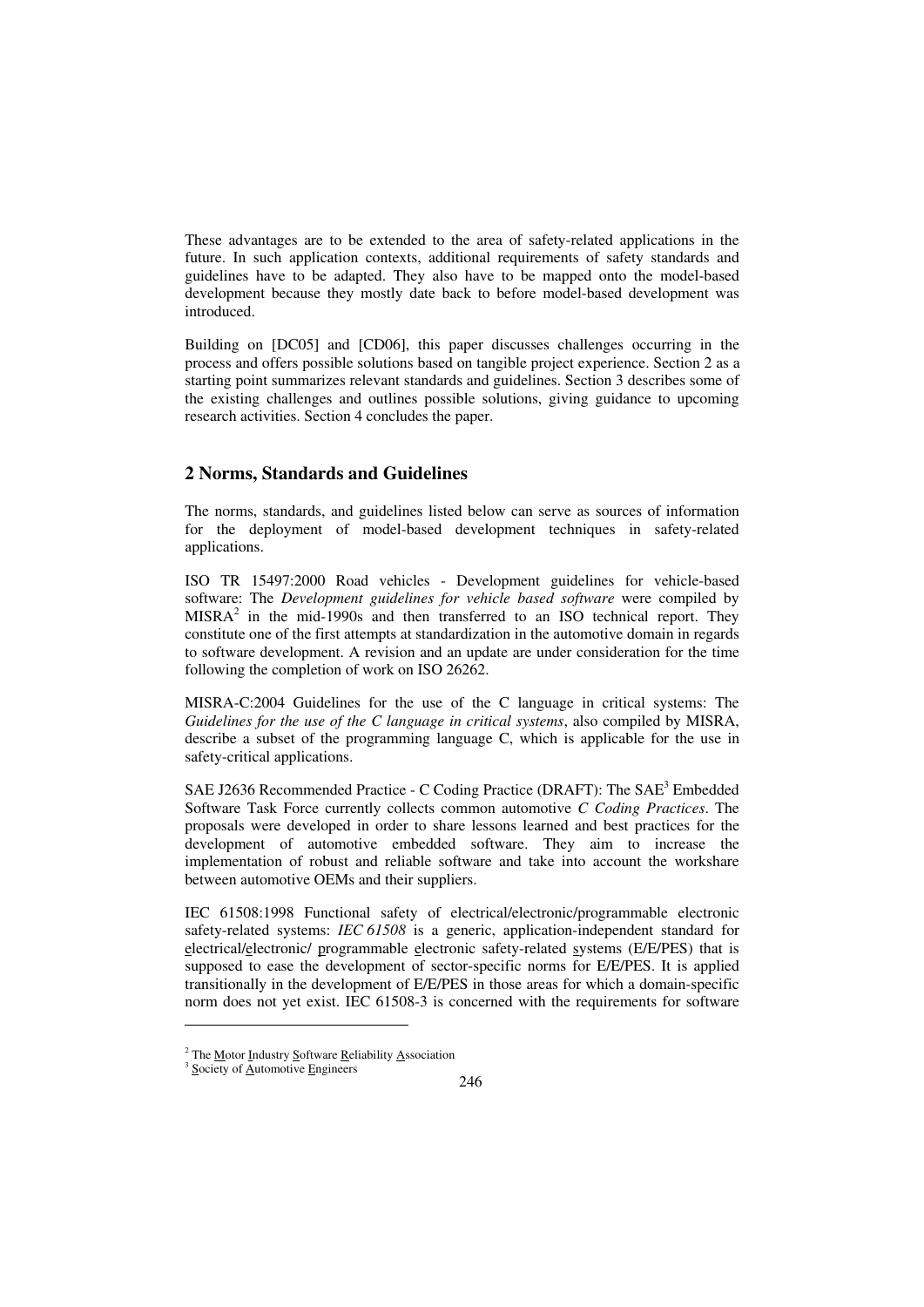development.

 $\overline{a}$ 

ISO/WD 26262:2005 Road vehicles - Functional safety: The draft for a sector-specific specialization of IEC 61508 for the automotive domain ('automotive 61508') was compiled by the FAKRA<sup>4</sup> working group 16 Functional Safety. It was handed over as a working draft to the ISO in November 2005 with the objective of standardization. Among other issues, ISO/WD 26262 contains parts dealing with software development (ISO/WD 26262-6) and supporting processes such as the qualification of development tools (ISO/WD 26262-8).

RTCA DO-178B/ED-12B:1992 Software Considerations in Airborne Systems and Equipment Certification: RTCA DO-178B and its European analog EUROCAE ED-12B establish guidelines for the development of software in commercial avionics applications. DO-178B has evolved to become a de-facto standard for the certification of new aeronautical software since its initial appearance.

A successive standard DO 178-C is currently being developed by SC-205/WG-71 and is supposed to be completed in December 2008. One of the topics within the scope of this revision is the consideration of model-based development.

# **3 Challenges and Solution Scenarios**

# **3.1 Language Description of the Modeling Language**

A prerequisite for the deployment of a language within safety-related projects should be a *general language definition regarding syntax and semantics*.

While there are language standards for procedural programming languages such as C, which are open for access (cf. ISO/IEC 9899 [ISO9899]), this is true only to a certain point for the frequently used domain-specific modeling language supported by Simulink/Stateflow. Syntax and semantics of the Simulink/Stateflow modeling language are described extensively in the manuals dealing with the modeling and simulation environment, yet the language description lacks rigor. The semantics of essential language features is complex and often not well-documented, but have often an exemplary character. Moreover, it even remains unclear whether or not the listing of language elements is complete. The user is left alone with finding evidence for ambiguous or error-prone language means. Another negative effect comes from the fact that the semantics of some language parts has been modified throughout the different versions of Simulink/Stateflow. To some extent, the semantics depends on the layout.

There are several approaches in the secondary literature dealing in more detail with the semantics of Simulink and Stateflow [ASK04, CA03, SC04]. As a rule, they do not cover the entire language and are not targeted to the function developer. Rather, they

<sup>&</sup>lt;sup>4</sup> Fachausschuß Kraftfahrzeuge (Automotive Standards Committee in the German Institute for Standardisation)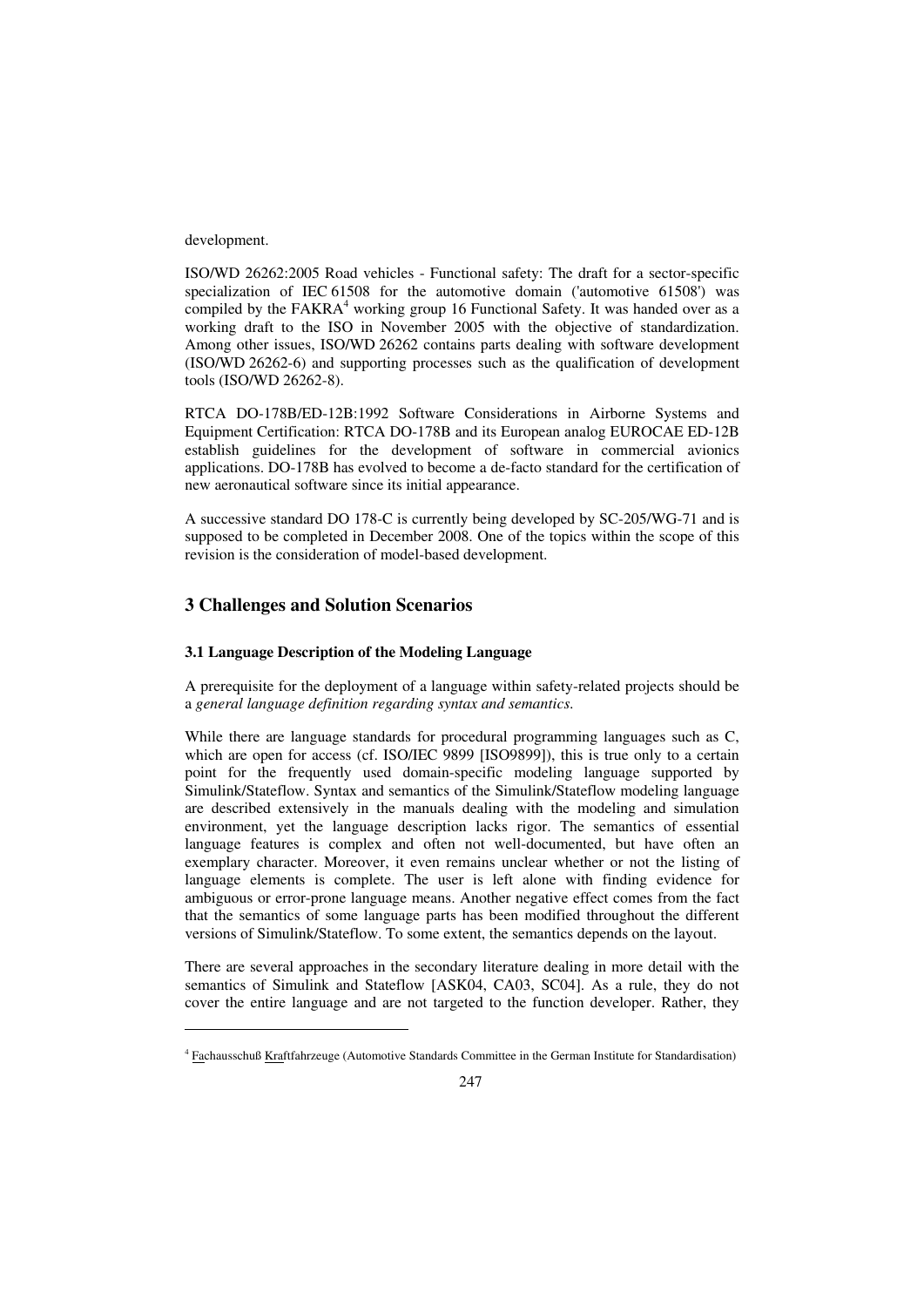serve as the semantic foundation of (analysis) tools based on Simulink/Stateflow. Since an easy-to-deal-with semantics for the overall language, in particular for its state machine part Stateflow, is not to be expected in the near future, a multistage, pragmatic procedure seems to be advisable.

In a first stage, a *complete list of all Simulink basis blocks, Stateflow constructs and connection elements* with their *syntactic variance* (e.g. block parameters) should be compiled. Afterwards their semantics should be specified individually. For the Simulink basis blocks, such a pragmatic description, for example, could be based on the method used by the MSR-MEGMA [MSR02] (see figure 1). However, the variety of block parameters and their combination hampers the semantics description, which, in addition, may depend on overall model properties and simulation parameters. Therefore, this stage of the semantics description is only the first step towards a precise modeling language semantics.

In a second stage the combined use of individual language elements within models and their execution would have to be described. Here, we face the real challenge of the semantics description: the definition of a semantic domain, onto which Simulink/ Stateflow models can be mapped. For Statemate [STM], a purely Statecharts-based modeling tool, such a semantic domain has already been expressed in different places, see e.g. [HN96, LCB00]. But those semantic domains, originally targeted at discrete, event-oriented systems, are not adequate to cover the combined use of Simulink and Stateflow. In the same way, the usage of hybrid automatons (e.g. [AL99]) is not yet mature in order to be sufficient for the Simulink/Stateflow semantics description.

| <b>IDxxx</b>                                                                                                                                                                                                         | <b>Relational Operator</b> |  |  |  |
|----------------------------------------------------------------------------------------------------------------------------------------------------------------------------------------------------------------------|----------------------------|--|--|--|
| Icon:                                                                                                                                                                                                                |                            |  |  |  |
| Inputs: $1)$ $u_1$ : any                                                                                                                                                                                             | 2) $u_2$ : any             |  |  |  |
| Outputs: $1)$ y: any                                                                                                                                                                                                 |                            |  |  |  |
| Init code:                                                                                                                                                                                                           |                            |  |  |  |
| Run code: $y = (u_1 \text{ relop } u_2)$ relop $\in \{ ==, \sim =, \lt =, \gt =, \gt, \lt \}$                                                                                                                        |                            |  |  |  |
| Block parameter:<br>1) Relational operator: $==  \sim =   \lt =   \gt =   \gt   \lt$<br>2) Require all inputs to have same data type: $Y \mid N$<br>3) Output data type mode: Boolean   Logical   Specify via dialog |                            |  |  |  |

Figure 1: Exemplary documentation of Simulink basis blocks

### **3.2 Safe Language Subset / Modeling Guidelines**

During the modeling of safety-related applications constraints need to be observed in comparison to uncritical function parts. Not all of the constructs contained in the 248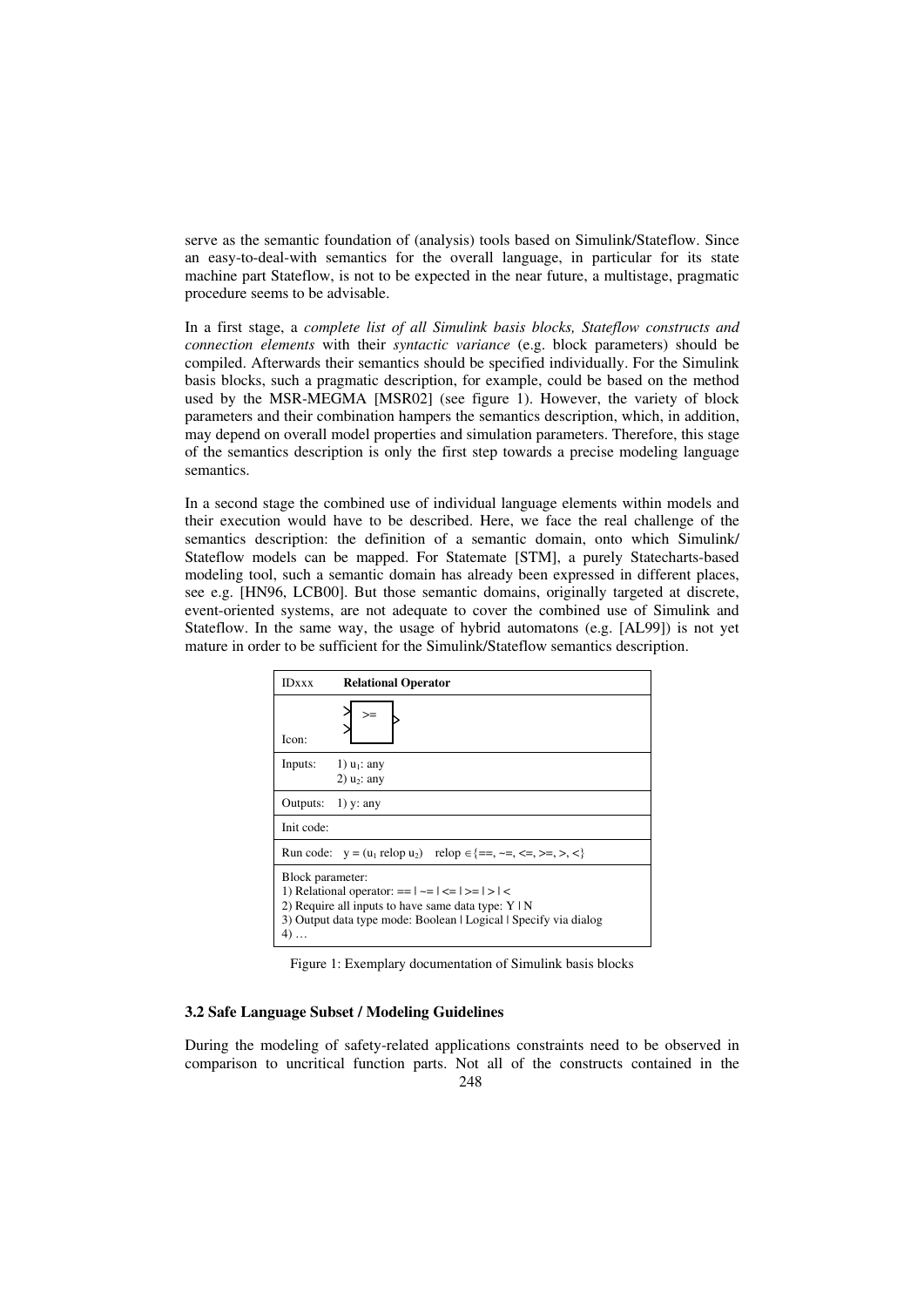modeling language are suitable for safety-relevant applications. These must be made available to the developer in a convenient form. Initially, based on the complete description of the modeling language used (cf. 3.1), a language subset adequate for safety-relevant applications has to be derived. The aim of such a *Safe Modeling Language Subset* is, on the one hand, to prevent language features from being used in safety-relevant applications, which

- $\Box$  are not defined completely, are ambiguous, depend on the layout or could lead to misunderstandings by the user,
- $\Box$  can be implemented differently by the various code generators,
- $\Box$ , with a comparable syntax, have varying semantics from the different modeling and simulation tools

and, on the other hand, to provide workarounds in order to avoid known problems in the modeling and simulation tool used.

As a start, the safe language subset can be achieved by restricting the model elements permitted for safety-relevant applications. In practice, this is typically done via *positive lists of permitted language elements*, which are grouped in separate block libraries. Based on this, *safety rules* can be formulated which restrict combinations and settings of language elements.

The rule in figure 2 presents a safety rule on model level, which has been emerged from a similar rule in the MISRA-C language subset. Here, comparisons of floating point variables concerning exact equality / inequality are excluded from the safe modeling language subset in order to avoid the resulting chaotic behavior of the modeled function.

| $\Rightarrow$ MC 002:<br>Absence of equality / inequality tests in floating-point expressions                                                                                                                                                                                                            |                                                                |  |  |  |  |  |  |  |
|----------------------------------------------------------------------------------------------------------------------------------------------------------------------------------------------------------------------------------------------------------------------------------------------------------|----------------------------------------------------------------|--|--|--|--|--|--|--|
| Category:                                                                                                                                                                                                                                                                                                |                                                                |  |  |  |  |  |  |  |
| $\Box$ Readabilty                                                                                                                                                                                                                                                                                        | <b>□ V&amp;V</b><br>$\Box$ Workflow<br>□ Code Gen.<br>⊠ Safety |  |  |  |  |  |  |  |
| Automation:<br>possible<br>Description:<br>Floating-point expressions shall not be tested for equality or inequality.<br>The inherent nature of floating-point types is such that comparisons of equality<br>will often not evaluate to true even when they are expected to.<br>hoolean<br>In'<br>double |                                                                |  |  |  |  |  |  |  |
| Fig 1-1: Comparison of floating point expressions for equality in Simulink                                                                                                                                                                                                                               |                                                                |  |  |  |  |  |  |  |

Figure 2: Definition of a Safe Modeling Language Subset by means of modeling rules

Analogous to a suitable subset of the modeling language for safety-critical applications, a similar restriction can be carried out on the level of the code automatically generated from it. The goals of the definition of a *Safe Implementation Language Subset* are to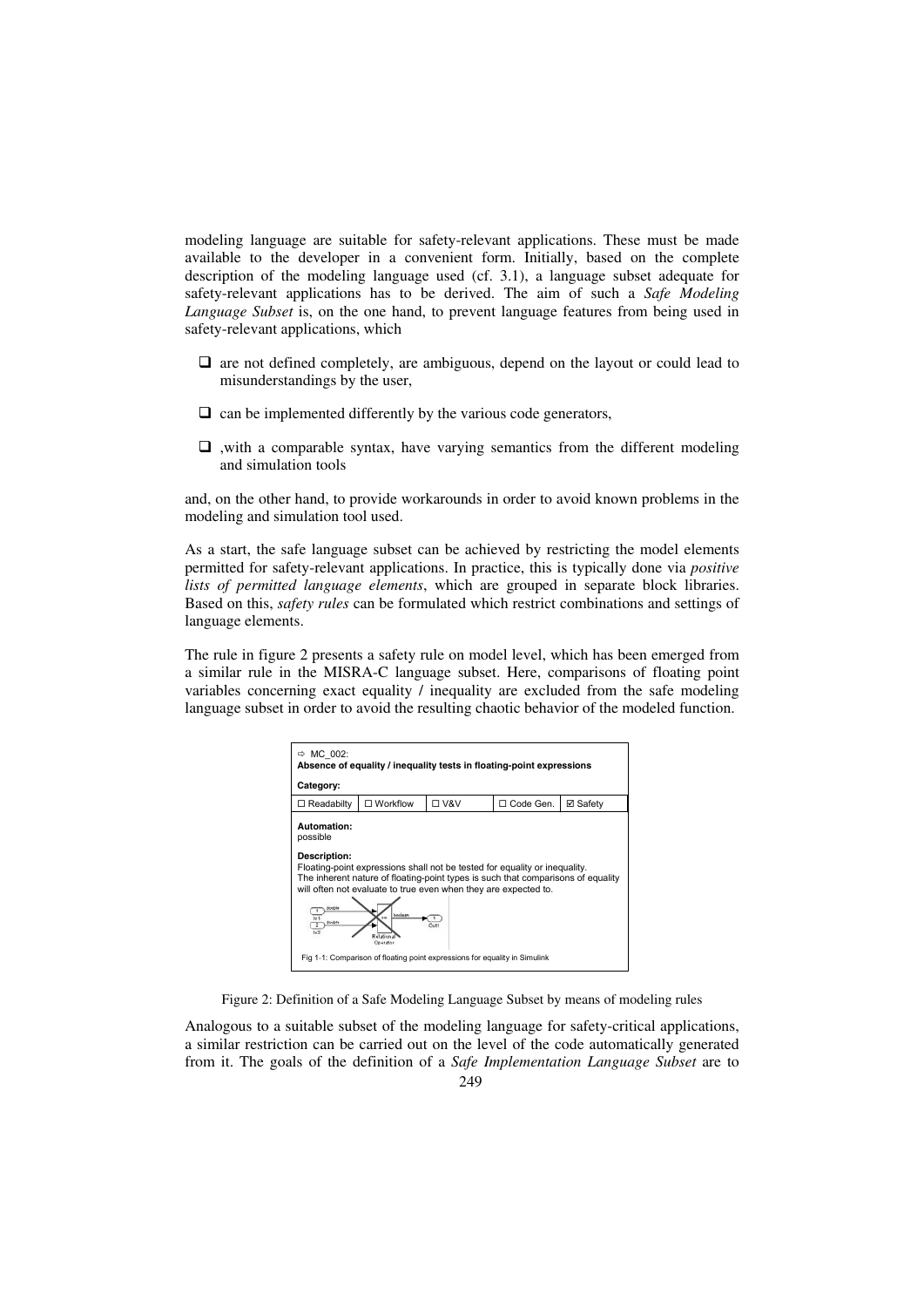avoid possible problems in the implementation language, e.g.

- $\Box$  of C features, which are not defined completely, are ambiguous or have the potential of leading to misunderstandings with the user,
- $\Box$  of C features, which are handled differently by various compilers

as well as the provision of workarounds for known compiler problems.

The exact definition of a safe C language subset depends on how the C code is generated: manually or automatically. For this reason, in addition to the widely accepted MISRA-C rules (cf. section 2.2), a language subset for autocode is currently being developed within the scope of the MISRA autocode forum.

Since presently experiences with language restrictions on the implementation level still prevail, the conformance with the restrictions is currently checked mostly at the C code level. Non-compliance with the rules sometimes leads to long feedback loops due to the process of identifying and turning off the reasons for violations. Consequently, the medium-term goal is to conduct the checks on model level. The code generators' task would then be to ensure that 'safe' Simulink/Stateflow models are compiled into 'safe' C code (figure 3).



Figure 3: Relationship between 'safe' language subsets on model and code level

#### **3.3 Safety Patterns**

Proven methods and techniques which are used within the scope of classic programming in order to ensure safety, can be transferred to the model level and be used in form of socalled *safety patterns for modeling* in a standardized way. Safety Patterns can be regarded as design patterns [GA94] on model level. Know-how in the form of approved model constructs can also be processed in pattern form. Anti-Patterns can represent unsuitable model constructs. So, existing collections of guidelines in the individual organizations can be extended by special safety patterns. Still, benefit and application area must be explained on a case-by-case basis for each pattern.

An example for safety patterns in model-based development is that of fault detection. That feature can be achieved by executing the algorithm once with floating point arithmetics and once with fixed point arithmetics. With suitable configuration of the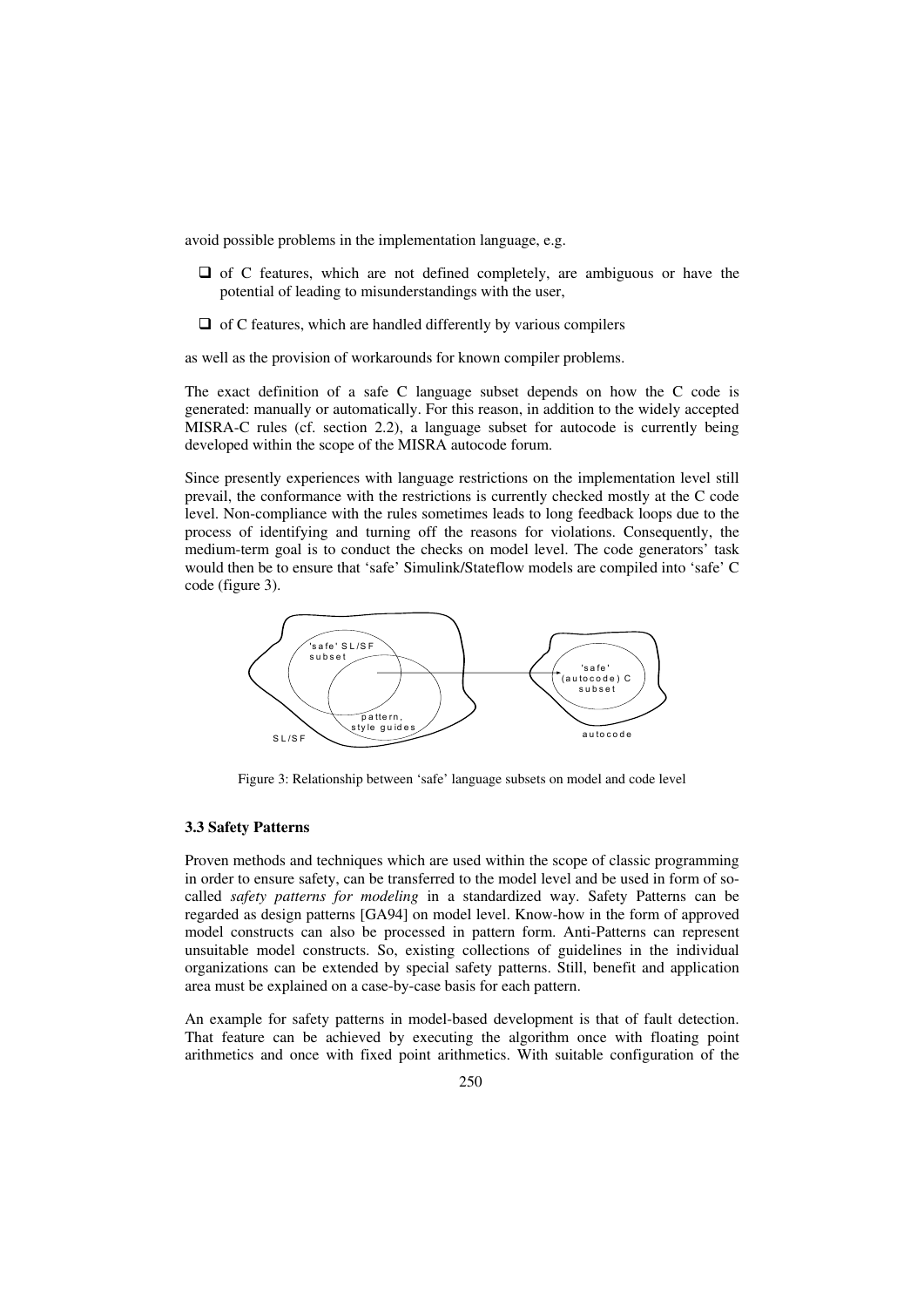code generator it is thus possible to generate different C code fragments, which are executed with the same input values both on a floating point ALU and a fixed point ALU. The results of the two calculations are then compared with each other by an appropriate comparator. The safety pattern depicted in figure 4 explains the principle.



Figure 4: Safety patterns for increasing the fault detection

Positive experiences with web-based front ends for managing and accessing guideline collections are available. An example is the e-Guidelines<sup>5</sup> infrastructure [CFP05]. Compliance with the guidelines can partly be automated with tools such as MINT [MINT] or the Simulink Model Advisor. A linking of guideline data bases and corresponding guideline checkers would be desirable, as would be abstract languages for the description of the rules to be checked.

Further research addresses more complex model analyzers, which, for example, identify 'bad smells' or possible application contexts (host graphs) for positive patterns in models and then interactively enable rule-based model transformations. This way, it would be

 $\overline{a}$ 

<sup>5</sup> www.e-guidelines.org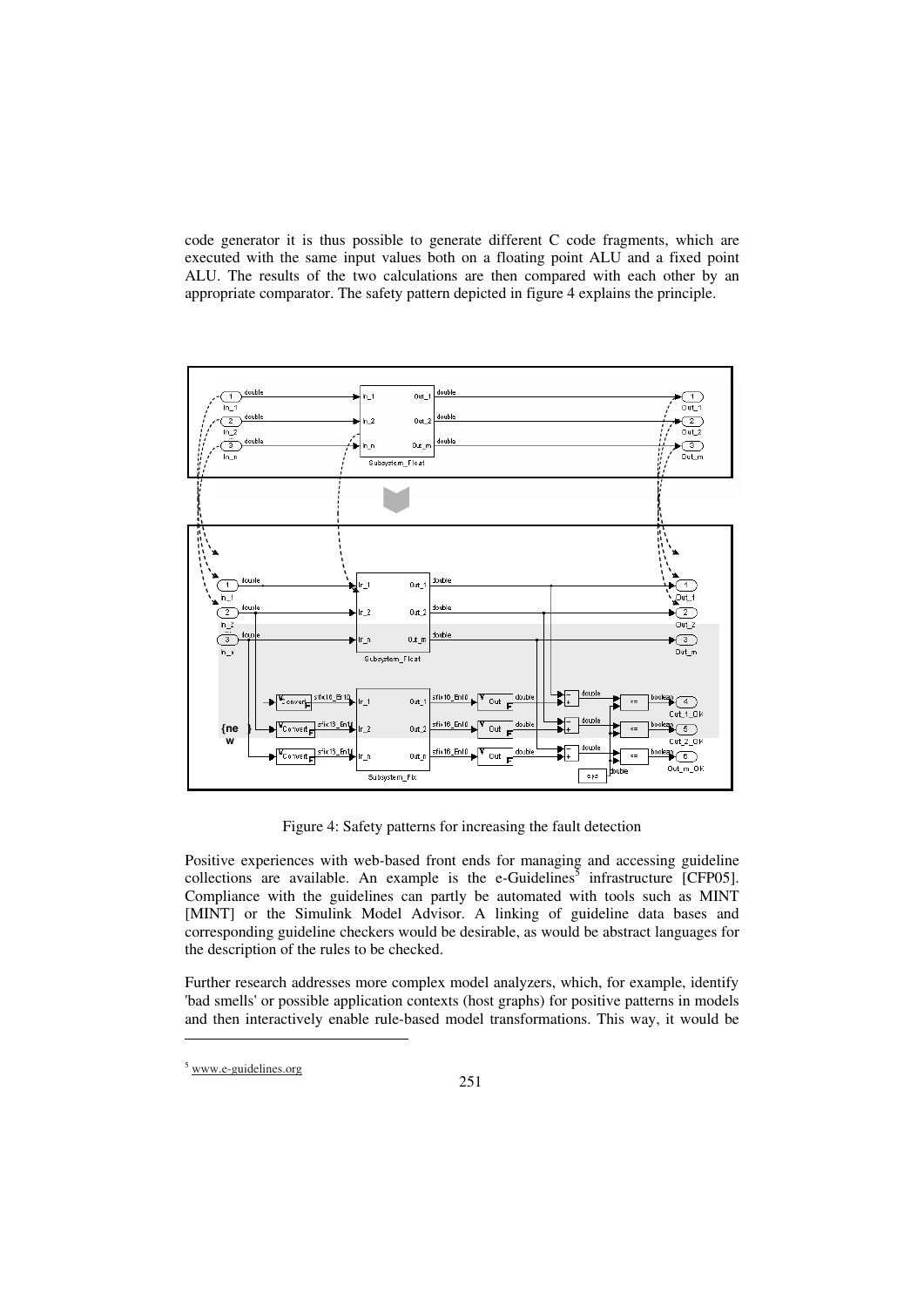possible to anchor modern programming approaches on model level, such as the aspectoriented programming. An example is the above mentioned safety pattern, in which the extra functionality can be supplemented to an existing model.

## **3.4 Safeguarding the Code Generation**

If autocode is deployed in safety-related environments, the quality of the code generators is of paramount importance. At present, code generators are not yet as mature as C or ADA compilers which have been proven in use. For that reason, code generators must be safeguarded as part of the model-based development tool-chain to such an extent that errors possibly incorporated by the code generator can be detected and avoided as far as possible. Safeguarding model-based code generation has become a research topic during the last years, see e.g. [SWC05] for an overview.

A reliable and accepted way to increase confidence in the translation tool such as a code generator is to validate it by means of a test suite. For this reason, a generic *Autocode Validation Suite* (AVS) is now under construction, which is capable of thoroughly validating model-based code generators based on Simulink/Stateflow. Of special importance within such a test suite for code generators is the validation of the optimizations performed by the code generator. A systematic approach to test code generator optimizations can be found in [SC05].

### **3.5 Standard Compliant Development**

Depending on the different (automotive) safety integrity levels, standards such as IEC61508 and ISO/WD 26262 suggest techniques and measures that are supposed to be applied in the individual development phases. Within the scope of a tangible project it is necessary to document which measures were implemented how and/or which replacement measures were employed. The project-specifically accruing effort for this can be reduced effectively if respective generic documents (templates) for typical modelbased development projects with the tool chain used in the organization are made available. These templates are then instantiated project-specifically.

Figure 5 shows an exemplary section of a commented IEC61508 measurement table, which contains generic comments on the realization within the scope of model-based development projects in a separate column. A similar procedure is also applicable to the upcoming ISO/WD 26262.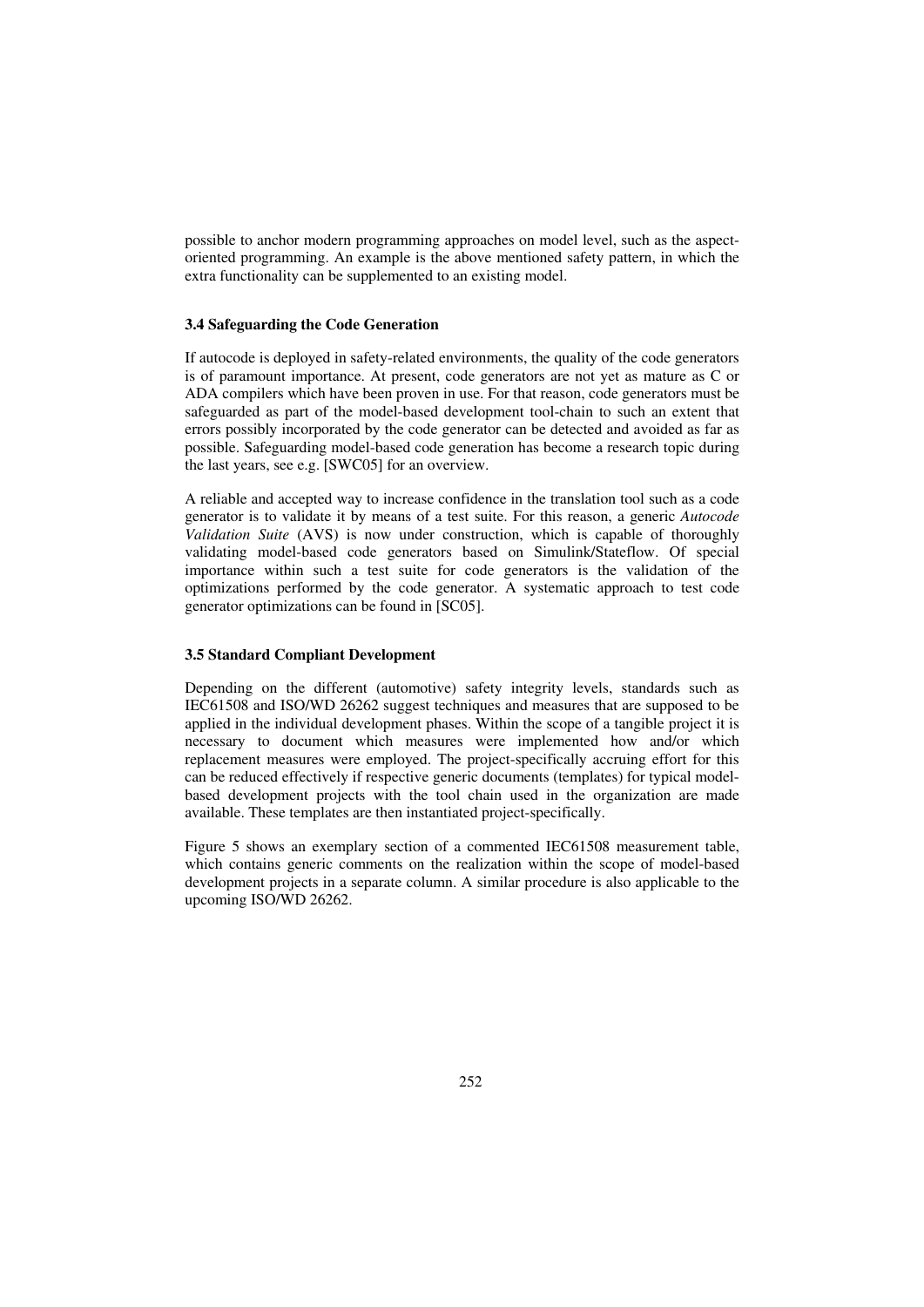| Technique / Measure            | STL1        | SIL <sub>2</sub> | SIL <sub>3</sub> | SIL <sub>4</sub> | Comment                                                                                                                                                                          |
|--------------------------------|-------------|------------------|------------------|------------------|----------------------------------------------------------------------------------------------------------------------------------------------------------------------------------|
| $\cdots$                       |             |                  |                  |                  |                                                                                                                                                                                  |
| Semi-formal methods            | $\mathbf R$ | <b>HR</b>        | HR               | HR               | SL/SF relies on a semi-formal notation for the detailed<br>design of software modules<br>TL relies on a semi-formal notation for the detailed design of<br>software modules      |
| Modular approach               | <b>HR</b>   | <b>HR</b>        | <b>HR</b>        | <b>HR</b>        | SL supports hierarchical decomposition<br>SL (R14 and higher) allows modularization of models on file<br>level<br>$\cdots$                                                       |
| Design and coding<br>standards | $\mathbf R$ | <b>HR</b>        | HR               | <b>HR</b>        | Design ( <i>i.e.</i> modeling) standards can be enforced by model<br>reviews<br>Design ( <i>i.e.</i> modeling) standards can be partially enforced by<br><b>MINT</b><br>$\cdots$ |
| $\cdots$                       |             |                  |                  |                  |                                                                                                                                                                                  |

Figure 5: Implementation of methods and measures of IEC61508

# **4 Summary**

This paper outlined which coordinated measures are necessary to permit the deployment of model-based software development techniques for safety-related automotive applications. Complicated by the utilization of not formally specified modeling languages such as Simulink/Stateflow, a number of informal approaches such as the definition of a safe subset of the modeling language or safety patterns have to be combined. The necessary tool support is partly available. Particularly the utilization of techniques of model transformation will significantly increase compliance with the rules and speed up the necessary verification and validation activities. Applying the measures and techniques mentioned makes it then possible to gain conformity with safety standards.

# **References**

- [Al99] R. Alur, J. Esposito, M. Kim, V. Kumar, and I. Lee. Formal modeling and analysis of hybrid systems: A case study in multirobot coordination, FM'99: Proceedings of the World Congress on Formal Methods, LNCS 1708, 212-232, Springer, 1999.
- [ASK04] A. Agrawal, G. Simon, G. Karsai: Semantic Translation of Simulink/Stateflow Models to Hybrid Automata Using Graph Transformations. ENTCS 109 (2004): 43- 56
- [Ca03] P. Caspi, A. Curic, A. Maignan, C. Sofronis, S. Tripakis: Translating Discrete-Time Simulink to Lustre. LNCS 2855 (2003): 84-99